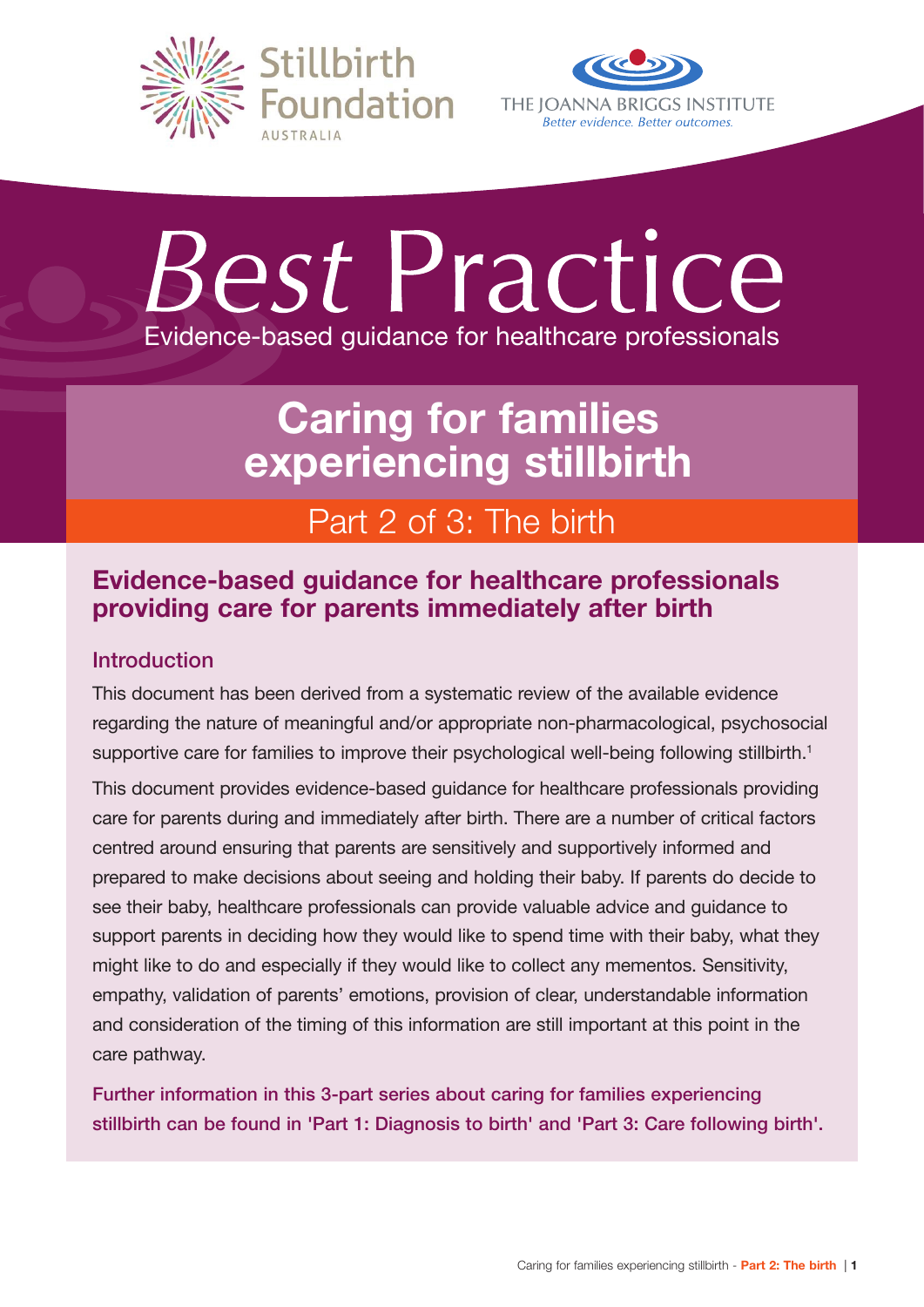# Implications for practice

The implications for practice listed below are based on the best available evidence. They are derived directly from the synthesised information contained in the systematic review of evidence as well as from expert and consumer representative advice. The implications for practice are intended as a guide to inform healthcare professionals' clinical decision-making in conjunction with their unique context, the preference of their patient and their own expert clinical judgement.

# During and immediately after birth

### Information about the baby

• Parents may wish to have information about what their baby is likely to look like when it is born in order to prepare themselves for seeing the baby. This may include what the baby will look like in terms of gestational age and development, known physical abnormalities as well as potential injuries such as peeling skin, for example. Confronting descriptions may distress parents and impact on their decisions around seeing their baby, so providing speculative information may not be appropriate.

### Seeing and holding

- Parents may make more appropriate personal decisions if healthcare professionals provide information about how other parents have chosen to make contact with their stillborn babies and how seeing their baby may affirm the baby's existence, parental identity and create valuable memories.
- Parents appreciate gentle, individualised guidance when deciding on seeing their baby that acknowledges the parents' natural desire to see and hold their baby after birth.
- Parents may decline to see or hold their baby, especially at first. Closedended questions such as 'do you want to see your baby?' may inadvertently 'guide' parents to decline. Open-ended questions may be more suitable, for example asking parents when or how they would like to see their baby. Parents may appreciate being informed that they can change their minds any time.
- Parents appreciate when healthcare professionals consider and enquire about their wishes and feelings both individually and as a couple.
- Parents appreciate it when their decisions regarding seeing and holding their baby are respected and supported by healthcare professionals. Parents who do decline to see or hold their baby may still appreciate healthcare professionals engaging them in sensitive conversation about their baby and their experience.
- Parents may appreciate being made aware that they will be supported to spend as much time as they want with their baby and being offered the option to take their baby home or to see and spend time with their baby on more than one occasion.
- Parents have different preferences for when and how much time they would like to spend with their baby and may appreciate healthcare professionals discussing the possibilities with them and what they would prefer.

### Emotional support

Both parents need emotional support. Parents prefer any communication and interaction with healthcare professionals to be conducted with sensitivity, compassion and empathy. Respect for the situation, and parents' emotions and reactions, is important. Parents appreciate it when healthcare professionals validate and affirm their feelings as natural and understandable, whatever they may be. It is important that parents feel that their role as parents is understood by healthcare professionals.

It is also important to recognise that an entire family is affected by stillbirth. This can be especially true for older siblings and grandparents who also require emotional support and attention.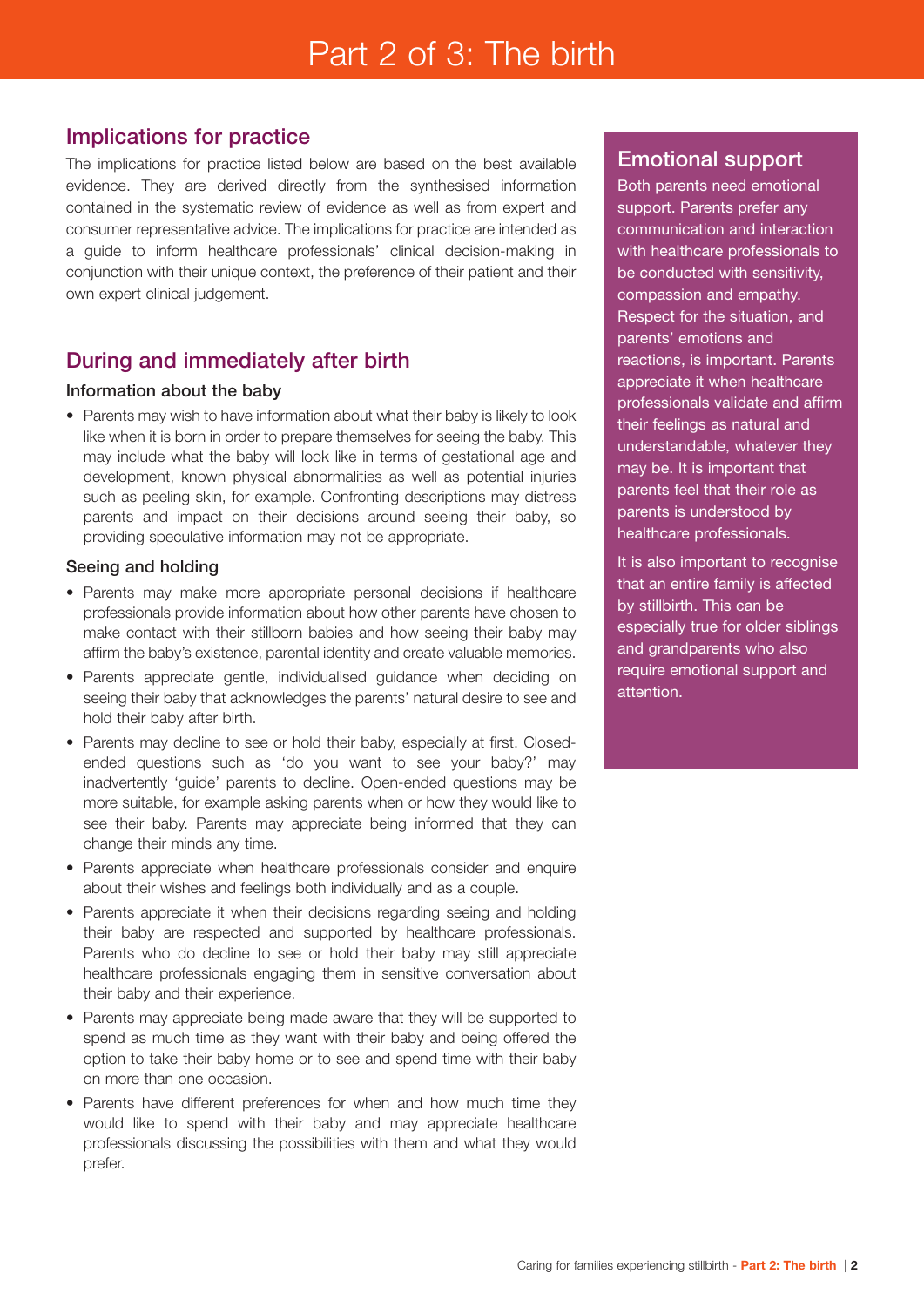# Part 2 of 3: The birth

- Information about what might physically happen to the baby over time, such as nose bleeds, for example, may be helpful for parents who want to spend time with their baby.
- Parents may not know how to behave or what to do with their baby and appreciate when healthcare professionals help them with suggestions and guidance. Parents can be encouraged and supported to bathe, dress and engage in other parenting activities with their baby and appreciate when healthcare professionals accept these activities as normal.
- For many parents, no length of time is 'long enough' and parents appreciate healthcare professionals' understanding that parting with their baby may be extremely distressing.

### Respect for the baby

• Parents appreciate when healthcare professionals speak about, touch and hold their baby with the same tenderness and respect afforded to any baby. This may involve cuddling and speaking softly to the baby; such activities may normalise spending time with their baby and validate the parents' feelings.

### Other family members

• Parents appreciate receiving information and quidance around involving family members and loved ones- in seeing and holding their baby. Having this information prior to birth may be valuable for parents so they are able to plan accordingly.

### Collecting and storing mementos

- Many parents appreciate healthcare professionals' support and encouragement in collecting tangible mementos.
- Parents may not spontaneously think of collecting mementos themselves and appreciate when healthcare professionals inform them that it is okay and provide suggestions regarding what they might like to keep.
- Items may include photographs, ultrasound images, locks of hair, blankets, items of clothing, and hand and foot prints. For some items, such as ultrasound images, parents may need special information regarding safe storage and preservation.
- Parents, including those who have decided not to see or hold their baby, may still appreciate tangible mementos being collected and stored on their behalf by the hospital.

# Implications for practice relevant throughout the stillbirth experience

The implications for practice listed below relate to each phase of the stillbirth experience, including at and immediately following birth.

#### Sensitive, genuine and empathetic care

- Parents who experience stillbirth are often emotionally fragile and appreciate healthcare professionals' empathy and support from the time when they suspect that something is wrong with their pregnancy to thenceforth, even for many years after the immediate experience.
- If possible, parents may appreciate when healthcare professionals give them the option to have friends or family members present to provide support.

### Information provision

Parents are rarely prepared for the experience of stillbirth and information provision is critical.

Any information – verbal, electronic and written – is appreciated when provided in clear, understandable language and in a step-by-step manner so that parents can prepare and take in the information. Healthcare professionals can take cues from parents, their families and companions to help identify the most appropriate times to provide honest and sensitive information and guidance. Referrals to where parents and families can access additional information of support can also be very helpful.

It is important for parents that they are both provided with information. Failure to provide information to partners can lead to feelings of ostracism, blame and isolation.

Parents appreciate it when they are consulted by healthcare professionals to establish their preferences and desires. Involvement and collaboration in decision making and having time to ask questions are also important for parents.

Upon discharge from hospital, it is important to ensure that parents are provided with information to take home.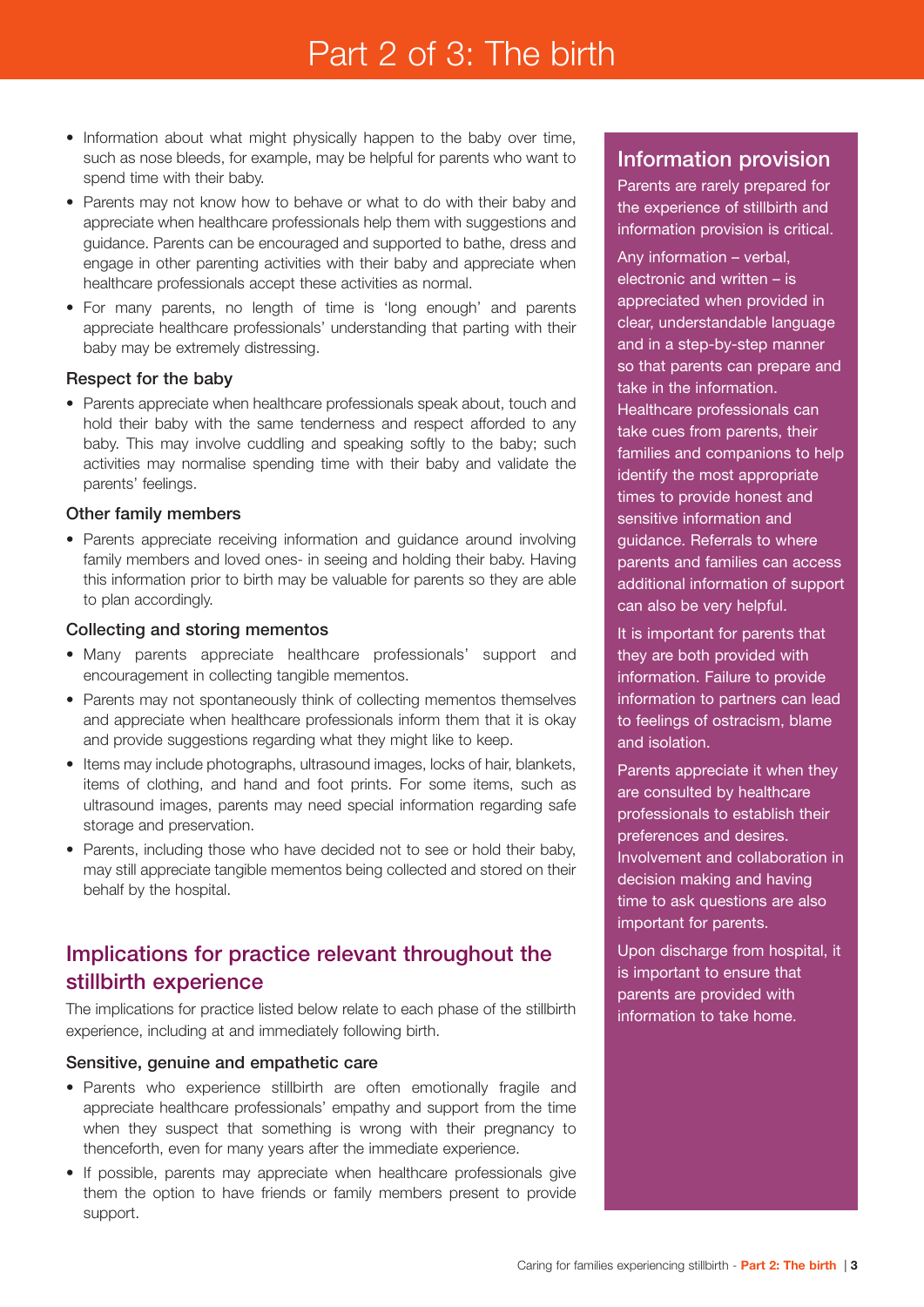# Part 2 of 3: The birth

- Parents may appreciate it when healthcare professionals engage with them genuinely and provide individualised and personal care.
- Parents may appreciate it when healthcare professionals show emotion and empathy towards their experience.
- Parents experience stillbirth as the death of their baby rather than as a medical event. Over-medicalisation of the event by healthcare professionals may cause unnecessary distress.
- Parents appreciate it when healthcare professionals respect and validate their emotional experience and reactions of being parents of baby that has died shortly before or during birth.

### Information provision and communication

- Parents may be distressed by healthcare professionals who appear disengaged or do not take time to provide information, support and empathetic care.
- Parents should be provided with honest, forthcoming and step-by-step information in advance of each event and procedure.
- Dismissive, blunt, cold or inconsiderately worded communication will distress parents.
- Even small comforting gestures and simple words of sympathy and reassurance can help parents feel supported.
- Parents may wish to understand the cause of their baby's death. Verbal, electronic and written information may be helpful for parents to help them decide whether they would like investigations performed or post-mortem examinations conducted.

#### Support and training for healthcare professionals

• Healthcare professionals who attend to parents of stillborn babies may be better able to provide meaningful and appropriate care if they are provided with training and support to develop their knowledge and skills to perform their role as well as to cope with their own emotional reactions.

### Culturally appropriate care

These implications for practice around culturally appropriate care were derived from the perspectives of a limited number of cultural groups only. With consultation with the expert advisory group,<sup>†</sup> these implications however may be appropriate and relevant for people from diverse cultural backgrounds as well as Aboriginal and Torres Strait Islander people. Healthcare professionals must be aware that there is no 'one size fits all' approach to providing culturally appropriate care.

- Parents appreciate healthcare professionals who acknowledge, are aware and inclusive of spiritual, religious and cultural beliefs that may be different from their own. For example, parents may have particular needs such as speaking to their baby in their own language or performing important cultural, spiritual or religious rituals while in the healthcare setting.
- Some cultural groups have particular beliefs and practices around death which may impact on their preferences for care. Parents appreciate healthcare professionals being aware of and considering these when providing care.

# **Environment**

Parents may have different preferences for where they would like to be located within the hospital. Some parents may be distressed by being located in the proximity of other parents and their babies and may desire a private room if one is available. Parents may not wish to be located outside the maternity ward, which can be isolating and distressing if staff are unaware of their situation.

Communication between staff on the parents' situation before parents are moved to other areas is likely to be appreciated, avoiding the necessity for parents to repeat their story multiple times to different hospital staff which is often distressing.

Healthcare professionals should be aware that it is important to respect parents' privacy when talking about their situation with other healthcare professionals in public areas of the hospital. This can be especially important in hospitals in small communities.

Parents appreciate being consulted regarding their preferences around where they are located. It is also necessary to consider the mother's clinical presentation when making decisions regarding the parents' location within the hospital and when discussing hospital discharge arrangements.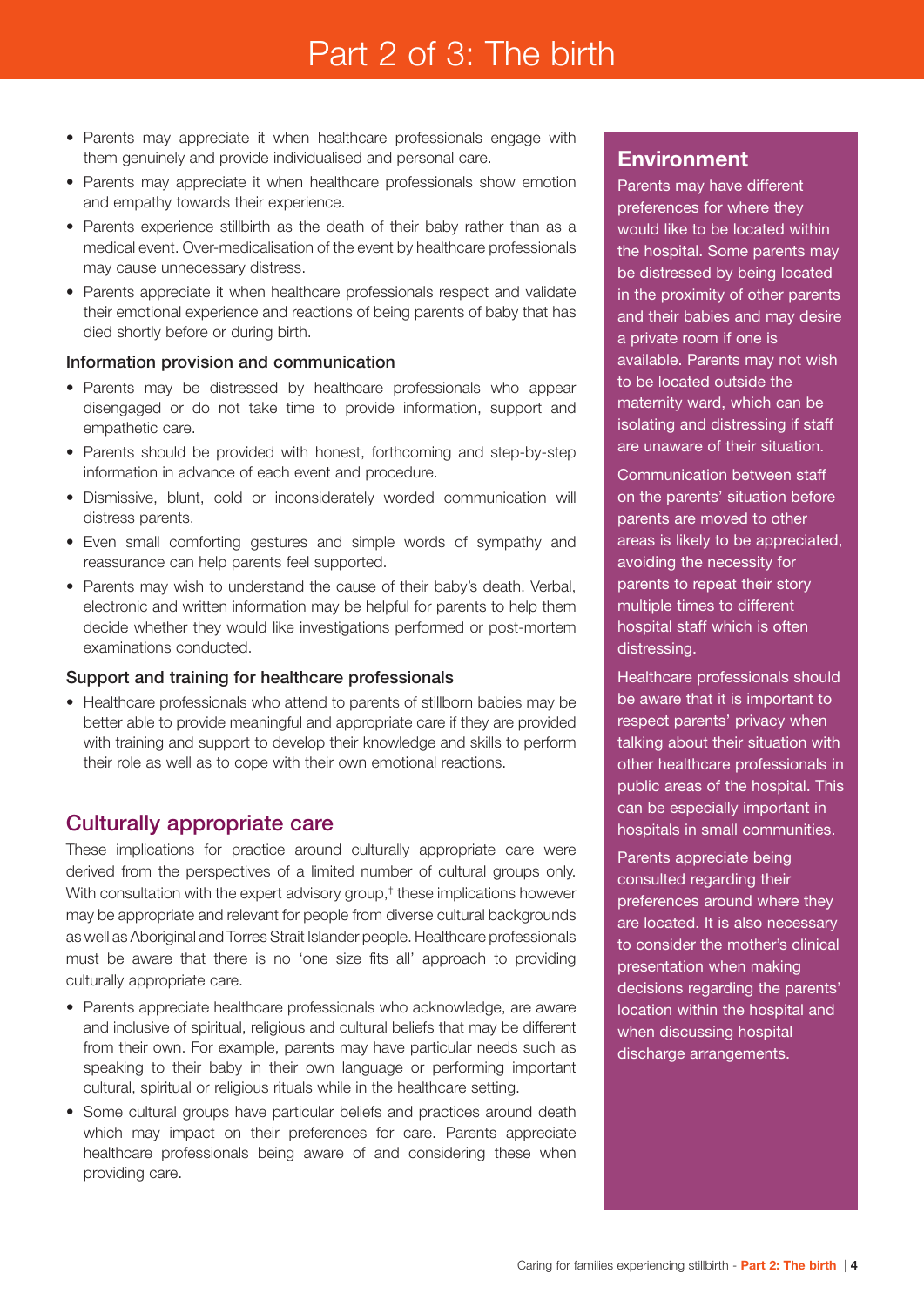# Part 2 of 3: The birth

- Parents may have individual preferences for care that do not necessarily match more general preferences of their cultural, spiritual or religious group. Healthcare professionals must ensure that parents' individual preferences are heard and acknowledged rather than assuming they will want the same care as other parents with a similar background.
- Parents appreciate healthcare professionals' assistance to contact their preferred spiritual, religious and/or cultural support and services while in hospital.
- Lack of respect and acknowledgement of parents' cultural heritage and beliefs can result in parents losing trust in the healthcare service.
- Healthcare professionals attending to parents of stillborn babies may be better able to provide culturally appropriate care if they are provided with training and support to develop their knowledge and skills to acknowledge and understand different cultural groups' needs and preferences for care.
- Aboriginal and Torres Strait Islander people may wish to have family members, elders and/or community leaders there to support them through their experience.
- Healthcare professionals may be able to contact specialist services such as Aboriginal healthcare workers and Aboriginal and Maternal Infant Care (AMIC) workers from outside their local healthcare service and area for information and advice when caring for Aboriginal and Torres Strait Islander people.
- Healthcare professionals attending to Aboriginal and Torres Strait Islander people should be aware of and acknowledge that kinship and family structure is of particular cultural significance. Parents may want family members and/or elders to be there for them to provide support.
- For many Aboriginal and Torres Strait Islander people, mothers assign the 'birth order' to their children. Understanding that a stillborn baby may have a particular place in this birth order and for example may be the mothers' 'firstborn' is important.

# **Background**

At the time of birth parents experiencing stillbirth require supportive and sensitive care from healthcare professionals. Parents are often unprepared for the experience of stillbirth and may benefit from information to help them make important decisions regarding seeing, holding and spending time with their baby. Parents who experience stillbirth are at risk of detrimental psychosocial effects including grief, depression and self-blame. Parents may also experience culture-related impact following stillbirth, for example in relation to their system of kinship and how they relate to their immediate family. These negative feelings may be mitigated and relieved by healthcare professionals who are trained and prepared to help parents cope with this tragic experience. Conversely, these negative feelings may be compounded or in some cases inadvertently caused by healthcare professionals with whom parents may interact at the time of birth.

In some cases, healthcare professionals who provide care for these parents may not be adequately prepared or trained to provide the appropriate supportive and sensitive care required. Furthermore, healthcare professionals may themselves be emotionally affected by stillbirth and this can influence their interaction with parents.

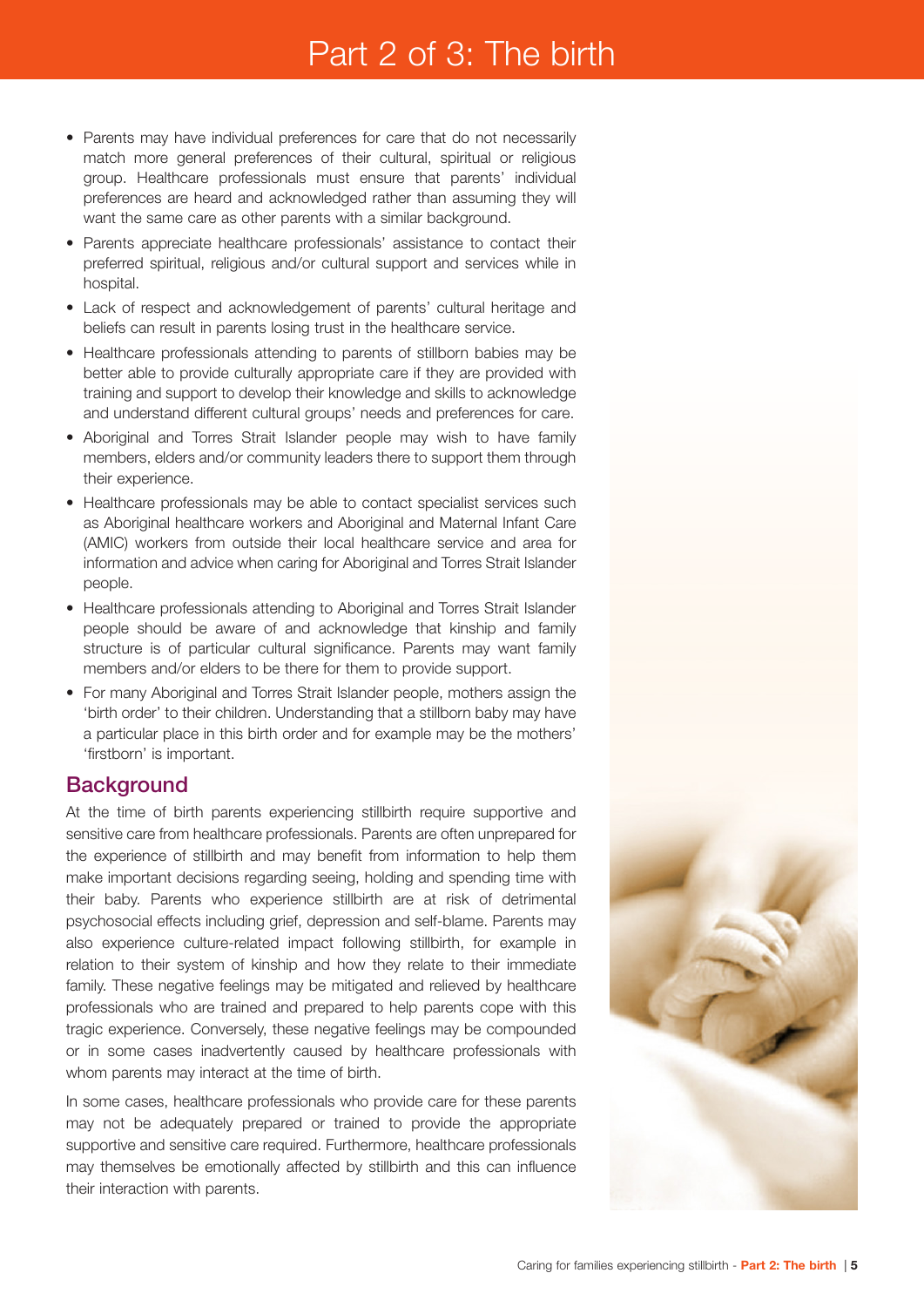## Information source

For the purposes of the review stillbirth was defined as the death of a baby *in utero* at any time from 20 weeks until immediately before birth. Studies that considered neonatal death, perinatal death (before or after birth), miscarriage, termination of pregnancy for non-medical reasons or pregnancy loss prior to 20 weeks were excluded. It is important to note that any medical definition of stillbirth is unlikely to be meaningful to parents'. As such, parents whose loss of a baby before birth does not align specifically with this period should be treated with the same sensitivity and care. Twenty-two qualitative studies included in the systematic review examined descriptions of the experiences and accounts of parents with the care they received aimed at improving their psychological wellbeing following stillbirth.1 This phenomenon was investigated from the time of diagnosis and forwards until many years after the tragic event. The majority of included studies reported on both experiences of care from healthcare professionals who were felt to be positive and supportive and those perceived to be negative and distressing.

# Development of evidence-based guidance

A series of three documents has been developed to assist healthcare professionals to provide supportive and meaningful care for the parents of stillborn babies. The first document pertains to the time preceding birth from just prior to diagnosis on until induction. The second document relates to the period immediately following birth and the third document contains implications for practice relating to ongoing care and follow-up beyond the immediate experience of stillbirth.

The implications for practice contained within these documents have been developed from the evidence presented in the systematic review and directly based upon its synthesised findings (Level 1 evidence – Meaningfulness, ± as well as the input of an expert advisory group.† The review protocol and systematic review report have been subjected to a rigorous internal and external review process. Where limited or no evidence was identified in the systematic review, the authors and the expert advisory group developed consensus statements to inform practice.